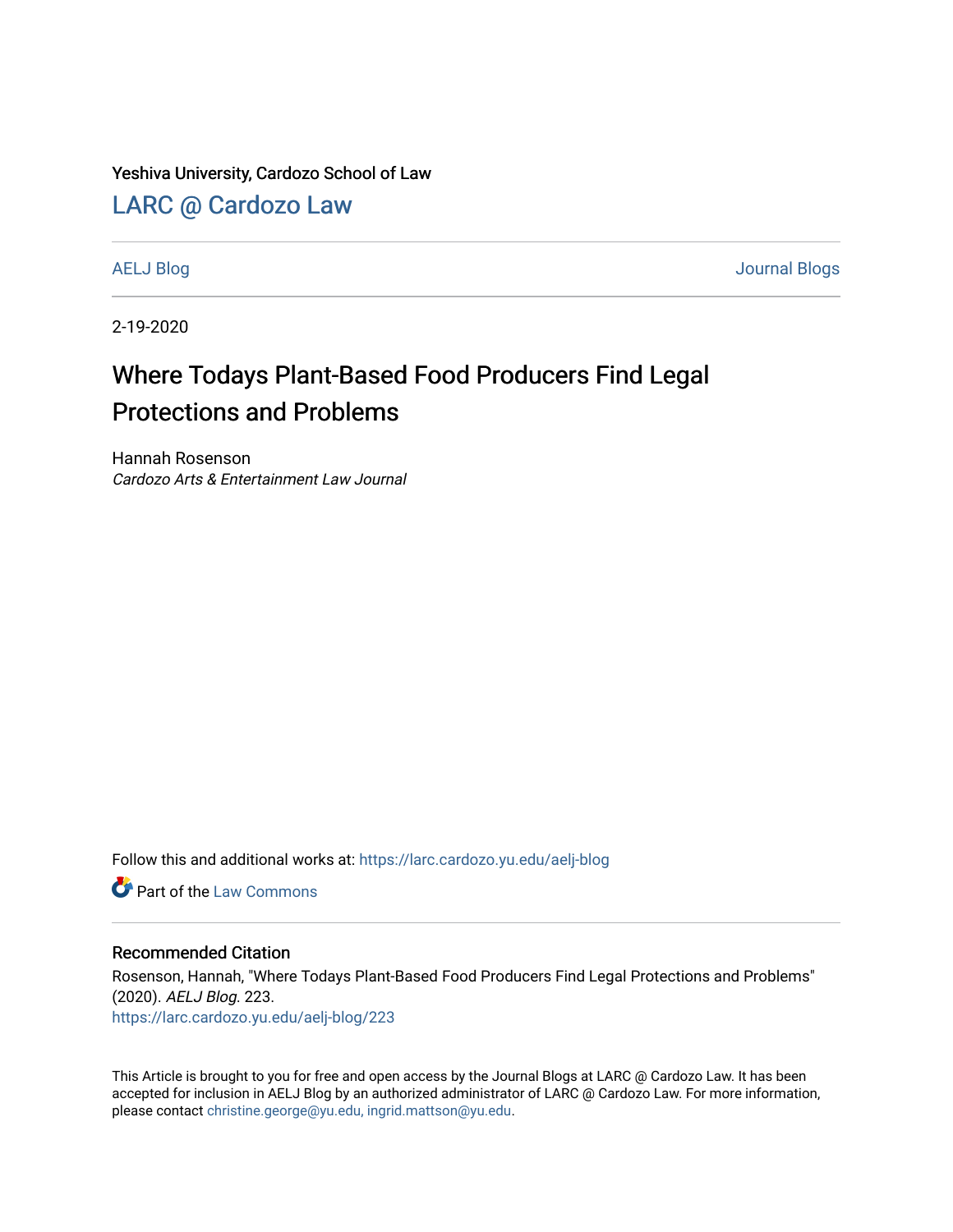## **Where Todays Plant-Based Food Producers Find Legal Protections and Problems**

BY [HANNAH ROSENSON/](https://cardozoaelj.com/author/hannah-rosenson/) ON FEBRUARY 19, 2020



Image by Sarah Stierch **[\(CC BY 4.0\)](https://creativecommons.org/licenses/by/4.0/)**

In terms of being forward-thinking, plant-based food companies seem to be fitting right in. Their ability to anticipate obstacles runs deeper than tackling climate change through food. Plant-based food producers have also hit the ground running in terms of figuring out what areas of the law they can rely on for protection.

One major producer of vegan meat-substitutes, Impossible Foods, offers a prime example of where some plant-based producers have turned to for legal protection. Impossible Foods mission is "to make the global food system truly sustainable by eliminating the need to make food from animals."[\[1\]](https://cardozoaelj.com/2020/02/19/where-todays-plant-based-food-producers-find-legal-protections-and-problems/#_ftn1) One of the biggest obstacles that plant-based meat producers face is finding a way to make plants have the savory meat flavor that people crave. Companies like Impossible Foods have needed to dedicate massive amounts of resources to develop products that uphold its mission while also satisfying its consumer base. Impossible Foods CEO and Founder, Patrick Brown, emphasized the importance of the research and development process: "Our scientists spend so much time and effort studying a single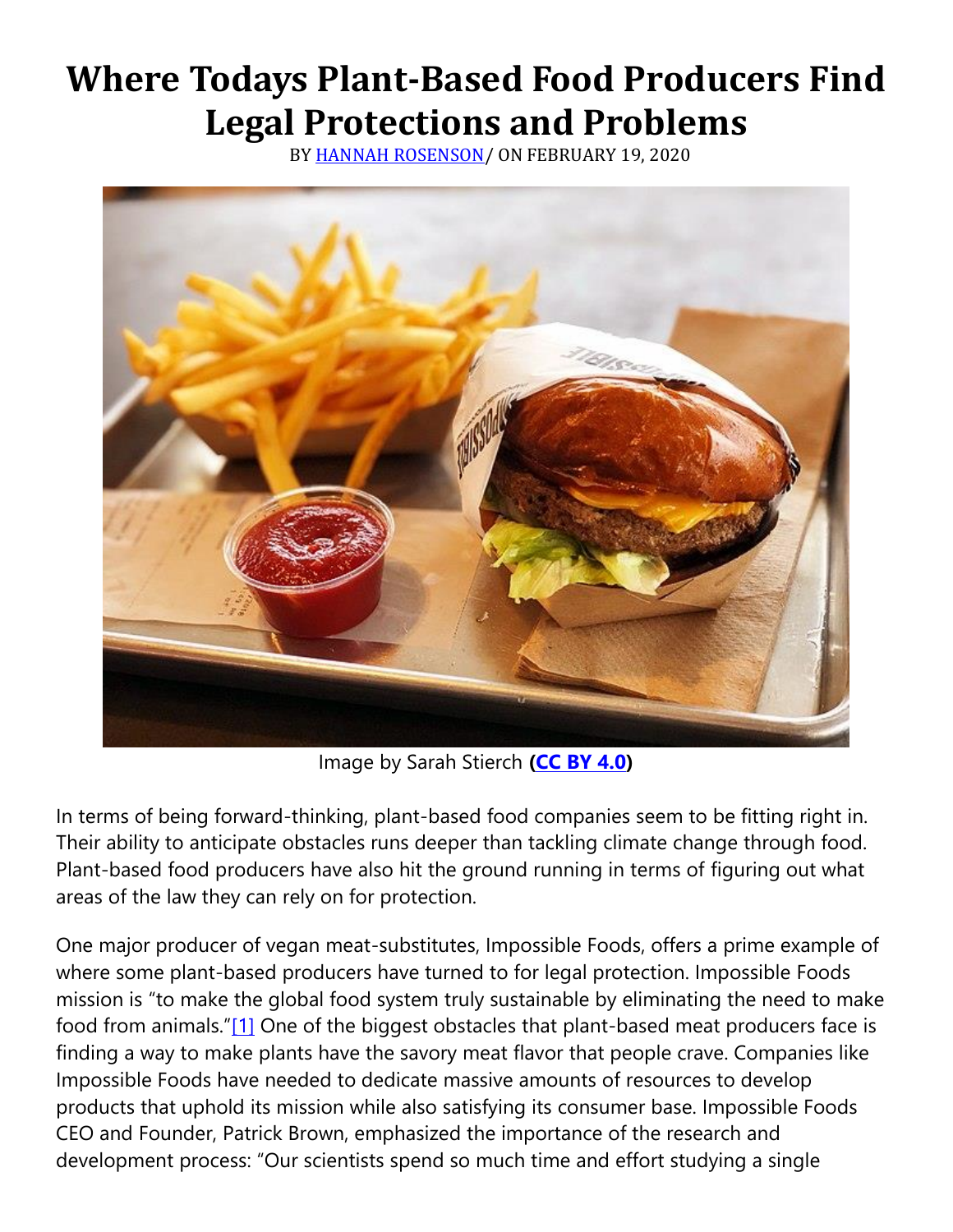molecule – heme – because heme is what makes meat taste like meat. It turns out that finding a sustainable way to make massive amounts of heme from plants is a critical step in solving the world's greatest environmental threat." $[2]$  Naturally, companies dedicating incredible amounts of time, money, and other resources want to protect their processes for creating these products, particularly as they're becoming more and more popular. Therefore, companies like Impossible Foods are turning to patent law. Impossible Foods has 17 patents that protect its methods for creating various plant-based meat products and numerous trademarks to protect the brand itself.<sup>[3]</sup> These, and more, forms of intellectual property protection are tools that the companies can use to ward off competitors from stealing their recipes and logos and to keep unfair competition at bay.

While we might expect to see a heft majority of legal battles arising out of competition within this up-and-coming market, some other legal struggles are appearing outside of the plantbased community. One such problem stems from the fact that companies like Impossible Foods use words that trigger conflicting responses from the public, like "meat" and "burger." We might think that courts would become flooded with claims of false advertisement surrounding the use of words like "meat" in connection with plant-based products, but these claims, if any come to be, will be difficult to prove. False Advertising under Section 43(a) of the Lanham Act requires a showing that the defendant made a false or misleading statement as to their products, actual deception or a tendency to deceive a substantial portion of the intended audience, that the deception is material and likely to influence purchasing decisions, that the advertised goods travel in interstate commerce, and the likelihood of injury to the plaintiff.<sup>[4]</sup> The reason these claims are less likely to prevail is because many plant-based companies are careful to ensure that their products are labeled as plant-based, vegan, or vegetarian. Without such a distinction, the brands would not be accomplishing their goal of reaching a meatless audience.

What we've actually seen festering are state statutes that companies like Impossible Foods are challenging under the First Amendment. 25 States have introduced legislation in an attempt to prevent plant-based companies from labeling their products with the words, "meat" or "beef."[\[5\]](https://cardozoaelj.com/2020/02/19/where-todays-plant-based-food-producers-find-legal-protections-and-problems/#_ftn5) Some of these bills have not yet been passed and others are facing legal challenges, specifically on first amendment grounds[.\[6\]](https://cardozoaelj.com/2020/02/19/where-todays-plant-based-food-producers-find-legal-protections-and-problems/#_ftn6) One such claim arose in the case of *Turtle Island Foods v. Richardson*[.\[7\]](https://cardozoaelj.com/2020/02/19/where-todays-plant-based-food-producers-find-legal-protections-and-problems/#_ftn7) In *Turtle Island Foods*, a Missouri statute prohibited the "misrepresenting the cut, grade, brand or trade name, or weight or measure of any product, or misrepresenting a product as meat that is not derived from harvested production livestock or poultry."[\[8\]](https://cardozoaelj.com/2020/02/19/where-todays-plant-based-food-producers-find-legal-protections-and-problems/#_ftn8) Violation of the statute constitutes a class A misdemeanor, punishable by a \$1,000 fine or imprisonment for up to one year.<sup>[9]</sup> Turtle Island Foods's products are all clearly indicated as being plant-based, meatless, vegetarian or vegan but since its labels also include terms applied to conventional meat, like "burgers" it fears prosecution under the statute[.\[10\]](https://cardozoaelj.com/2020/02/19/where-todays-plant-based-food-producers-find-legal-protections-and-problems/#_ftn10)

Turtle Island Foods argued that under the First Amendment, they have the right to engage in truthful commercial speech and to control the content of speech as well as to engage in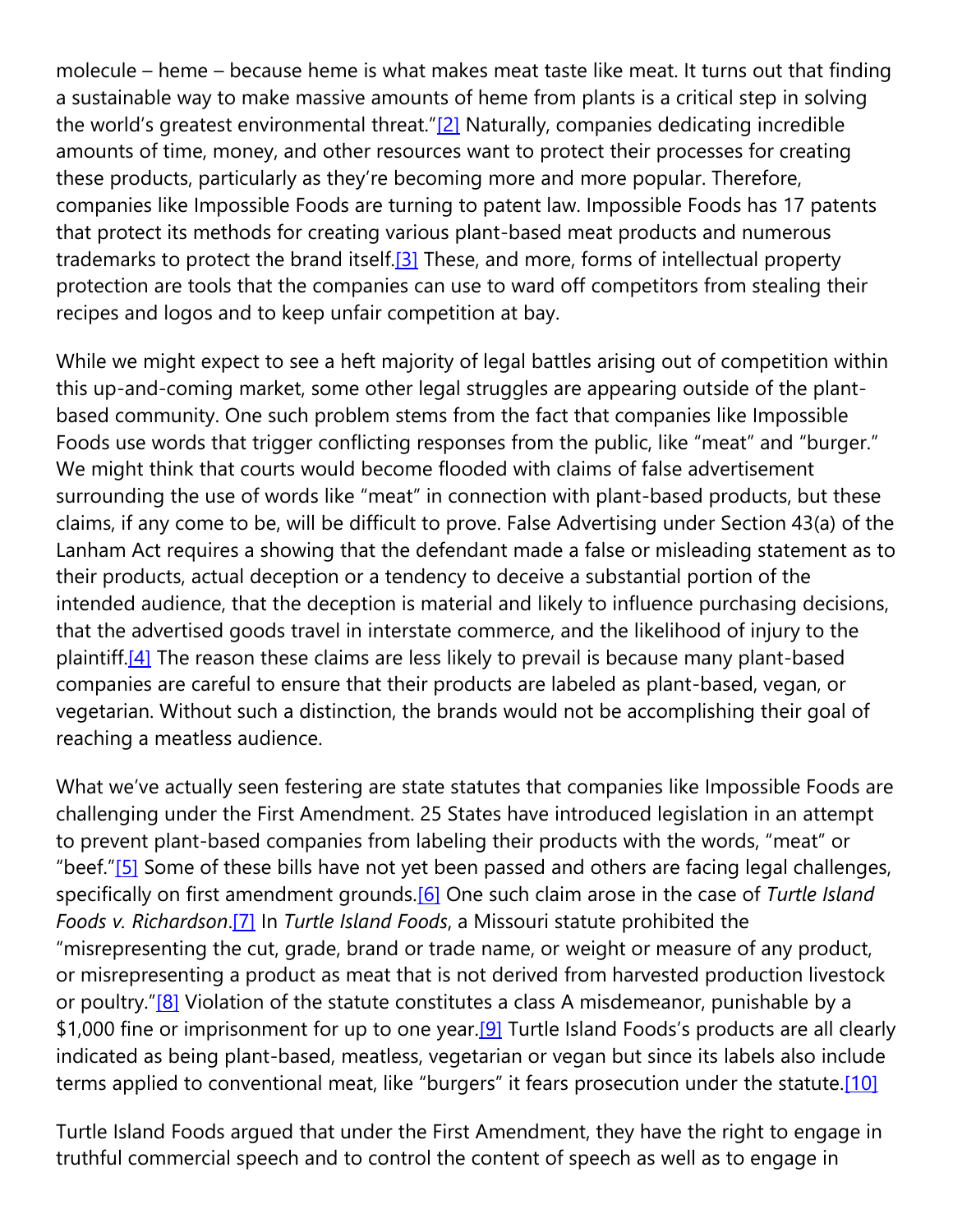protected advocacy activities[.\[11\]](https://cardozoaelj.com/2020/02/19/where-todays-plant-based-food-producers-find-legal-protections-and-problems/#_ftn11) They claimed that the Missouri statute "unreasonably restricts the right by prohibiting them from making truthful statements about the identity, quality, and characteristic of vegan and plant-based products, including referring to their product using meat or meat analogue terms" and that they're prohibited from "truthfully labeling, marketing, and advertising plant-based meat products in a manner that effectively describes them as replacements for conventional meat."[\[12\]](https://cardozoaelj.com/2020/02/19/where-todays-plant-based-food-producers-find-legal-protections-and-problems/#_ftn12) The court denied Turtle Island Foods a preliminary injunction, concluding that the balance of equities and the public interest weighed against granting the injunction.<sup>[13]</sup> It will be interesting to see how First Amendment claims, like those in *Turtle Island Foods*, play out and shape First Amendment jurisprudence.

Another source of labeling regulation comes from the Food and Drug Administration. The Federal Food, Drug, and Cosmetic Act asserts that a food is misbranded "[i]f its labeling is false or misleading in any particular, or … it's advertising is false or misleading in a material respect or its labeling is in violation of  $\S$  350(b)(2)".[\[14\]](https://cardozoaelj.com/2020/02/19/where-todays-plant-based-food-producers-find-legal-protections-and-problems/#_ftn14) In other words, a food label is misleading if "it mischaracterizes an ingredient or nutrient level that is required to be in that type of food or beverage."[\[15\]](https://cardozoaelj.com/2020/02/19/where-todays-plant-based-food-producers-find-legal-protections-and-problems/#_ftn15) Scott Gottlieb, the Commissioner of the FDA, expressed a desire to restrict the use of the word "milk" by enforcing these regulations geared to prohibit misleading labels.<sup>[16]</sup> The FDA defines milk as "lacteal secretion ... obtained by the complete milking of one or more healthy cows."[\[17\]](https://cardozoaelj.com/2020/02/19/where-todays-plant-based-food-producers-find-legal-protections-and-problems/#_ftn17) So can companies really be selling almond and soy "milk"? The National Milk Producers Federation argued that the nutritional value of dairy milk is not comparable to non-dairy drink alternatives<sup>[18]</sup> and the Plant Based Foods Association countered that any attempts to restrict non-dairy milk labels "would harm the market for such drinks by hindering innovation and increasing costs."[\[19\]](https://cardozoaelj.com/2020/02/19/where-todays-plant-based-food-producers-find-legal-protections-and-problems/#_ftn19) Further, the Plant Based Food Association made a *Turtle Island Foods* style argument, claiming that enforcing labeling restrictions would violate free speech rights.<sup>[20]</sup>Even though there are apparent nutritional discrepancies between the dairy and non-dairy milks, the Good Food Institute asserts that consumers are not really confused by such non-dairy products<sup>[21]</sup> and the Court of Appeals for the Ninth Circuit held in December of 2017 that labeling almond milk as "milk" was not deceptive nor clear mislabeling in violation of federal statute[.\[22\]](https://cardozoaelj.com/2020/02/19/where-todays-plant-based-food-producers-find-legal-protections-and-problems/#_ftn22) The FDA opened itself to commentary from the public in September of 2018, and it received over 8,000 comments[.\[23\]](https://cardozoaelj.com/2020/02/19/where-todays-plant-based-food-producers-find-legal-protections-and-problems/#_ftn23)

Similarly, the FDA tried to stop Hampton Creek Foods from using the term "mayo" on the company's vegan mayonnaise product "Just Mayo".[\[24\]](https://cardozoaelj.com/2020/02/19/where-todays-plant-based-food-producers-find-legal-protections-and-problems/#_ftn24) Ultimately, the parties settled and JUST developed a new label that removed emphasis from the word "mayo." The opportunity for the FDA to work alongside plant-based food producers may seem optimal, but will language in the Food, Drug and Cosmetic Act leave the FDA with their hands tied? As Gottlieb himself said in an interview, "an almond doesn't lactate."[\[25\]](https://cardozoaelj.com/2020/02/19/where-todays-plant-based-food-producers-find-legal-protections-and-problems/#_ftn25)

*Hannah Rosenson is a Second Year Law Student at the Benjamin N. Cardozo School of Law and a Staff Editor at the Cardozo Arts & Entertainment Law Journal. Hannah is also the current president of the Cardozo International Law Society.*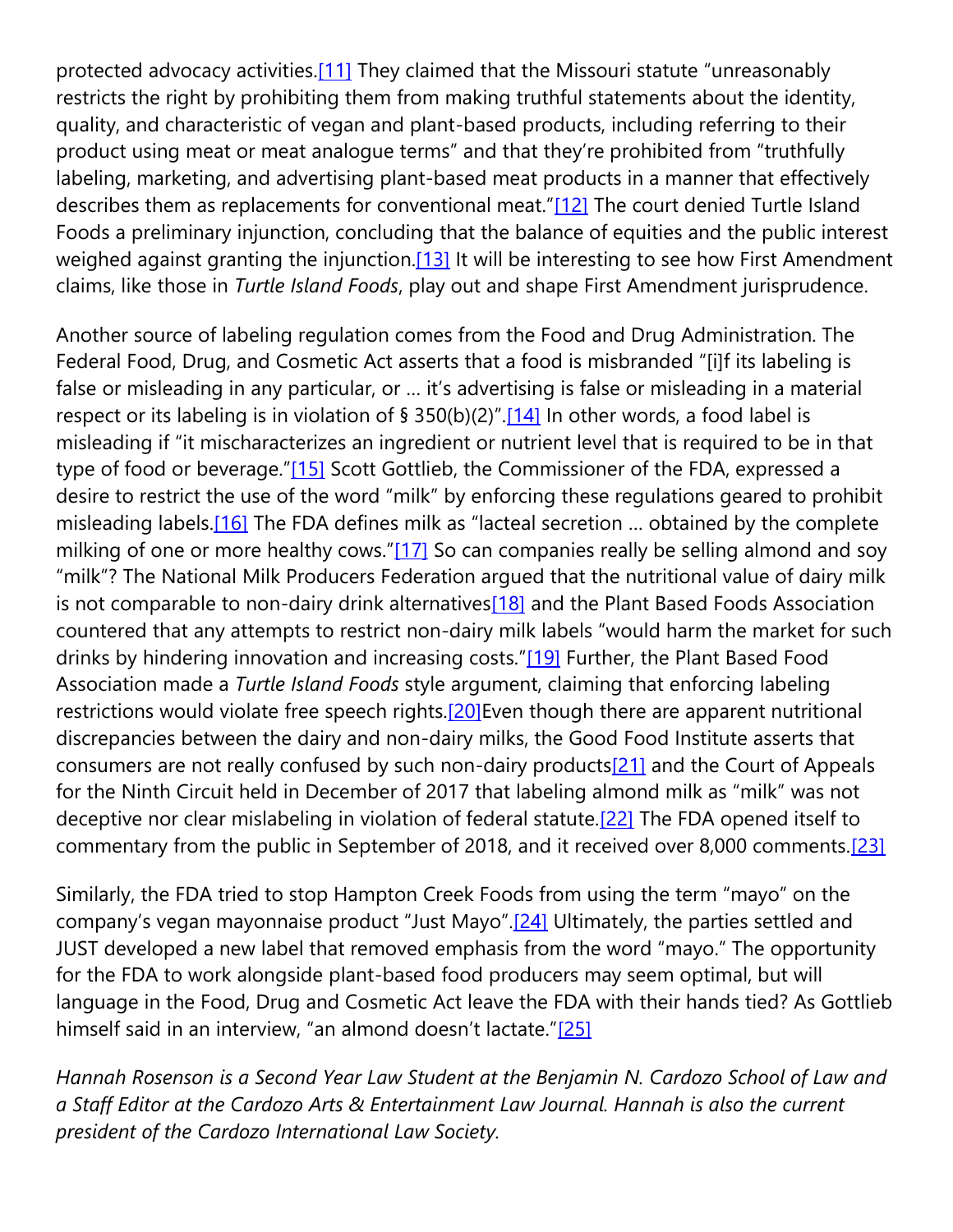[\[1\]](https://cardozoaelj.com/2020/02/19/where-todays-plant-based-food-producers-find-legal-protections-and-problems/#_ftnref1) Impossible Foods, https://impossiblefoods.com/company/ [https://perma.cc/6ZWQ-SKTW] (last visited Feb. 6, 2020).

[\[2\]](https://cardozoaelj.com/2020/02/19/where-todays-plant-based-food-producers-find-legal-protections-and-problems/#_ftnref2) *Impossible Foods Closes a \$75 Million Investment After Achieving Key Milestones*, Business Wire (Aug. 1, 2017) https://www.businesswire.com/news/home/20170801005659/en/Impossible-Foods-Closes-75-Million-Investment-Achieving [https://perma.cc/NUS5-MWP5].

[\[3\]](https://cardozoaelj.com/2020/02/19/where-todays-plant-based-food-producers-find-legal-protections-and-problems/#_ftnref3) *Patents Assigned to Impossible Foods Inc.*, Justia Patents,https://patents.justia.com/assignee/impossible-foods-inc [https://perma.cc/C2ZM-E2FM] (last visited Feb. 6, 2020).

[\[4\]](https://cardozoaelj.com/2020/02/19/where-todays-plant-based-food-producers-find-legal-protections-and-problems/#_ftnref4) 15 U.S.C.A. §1125 (2012).

[\[5\]](https://cardozoaelj.com/2020/02/19/where-todays-plant-based-food-producers-find-legal-protections-and-problems/#_ftnref5) Elaine Watson, *Plant-Based and Cell-Cultured 'Meat' Labeling Under Attack in 25 States*, Food Navigator-USA (May 29, 2019)https://www.foodnavigatorusa.com/Article/2019/05/29/Plant-based-and-cell-cultured-meat-labeling-under-attack-in-25-states# [https://perma.cc/WGJ3-E4BS].

[\[6\]](https://cardozoaelj.com/2020/02/19/where-todays-plant-based-food-producers-find-legal-protections-and-problems/#_ftnref6) *Id.*

[\[7\]](https://cardozoaelj.com/2020/02/19/where-todays-plant-based-food-producers-find-legal-protections-and-problems/#_ftnref7) Turtle Island Foods v. Richardson, No. 2:18-CV-04173, 2019 WL 7546586 (W.D. Mo. Sept. 30, 2019).

[\[8\]](https://cardozoaelj.com/2020/02/19/where-todays-plant-based-food-producers-find-legal-protections-and-problems/#_ftnref8) *Id*. at \*1.

[\[9\]](https://cardozoaelj.com/2020/02/19/where-todays-plant-based-food-producers-find-legal-protections-and-problems/#_ftnref9) *Id.*

[\[10\]](https://cardozoaelj.com/2020/02/19/where-todays-plant-based-food-producers-find-legal-protections-and-problems/#_ftnref10) *Id.*

[\[11\]](https://cardozoaelj.com/2020/02/19/where-todays-plant-based-food-producers-find-legal-protections-and-problems/#_ftnref11) *Id.* at \*4.

[\[12\]](https://cardozoaelj.com/2020/02/19/where-todays-plant-based-food-producers-find-legal-protections-and-problems/#_ftnref12) *Id.*

[\[13\]](https://cardozoaelj.com/2020/02/19/where-todays-plant-based-food-producers-find-legal-protections-and-problems/#_ftnref13) *Id.* at \*6.

[\[14\]](https://cardozoaelj.com/2020/02/19/where-todays-plant-based-food-producers-find-legal-protections-and-problems/#_ftnref14) 21 U.S.C.A. § 343(a) (2019).

[\[15\]](https://cardozoaelj.com/2020/02/19/where-todays-plant-based-food-producers-find-legal-protections-and-problems/#_ftnref15) Edward Hale, *Got Soy Beverage?*, The Regulatory Review (Mar. 20, 2019) https://www.theregreview.org/2019/03/20/hale-got-soy/ [https://perma.cc/KXH4-YAX7].

[\[16\]](https://cardozoaelj.com/2020/02/19/where-todays-plant-based-food-producers-find-legal-protections-and-problems/#_ftnref16) Hale, *supra* note 15.